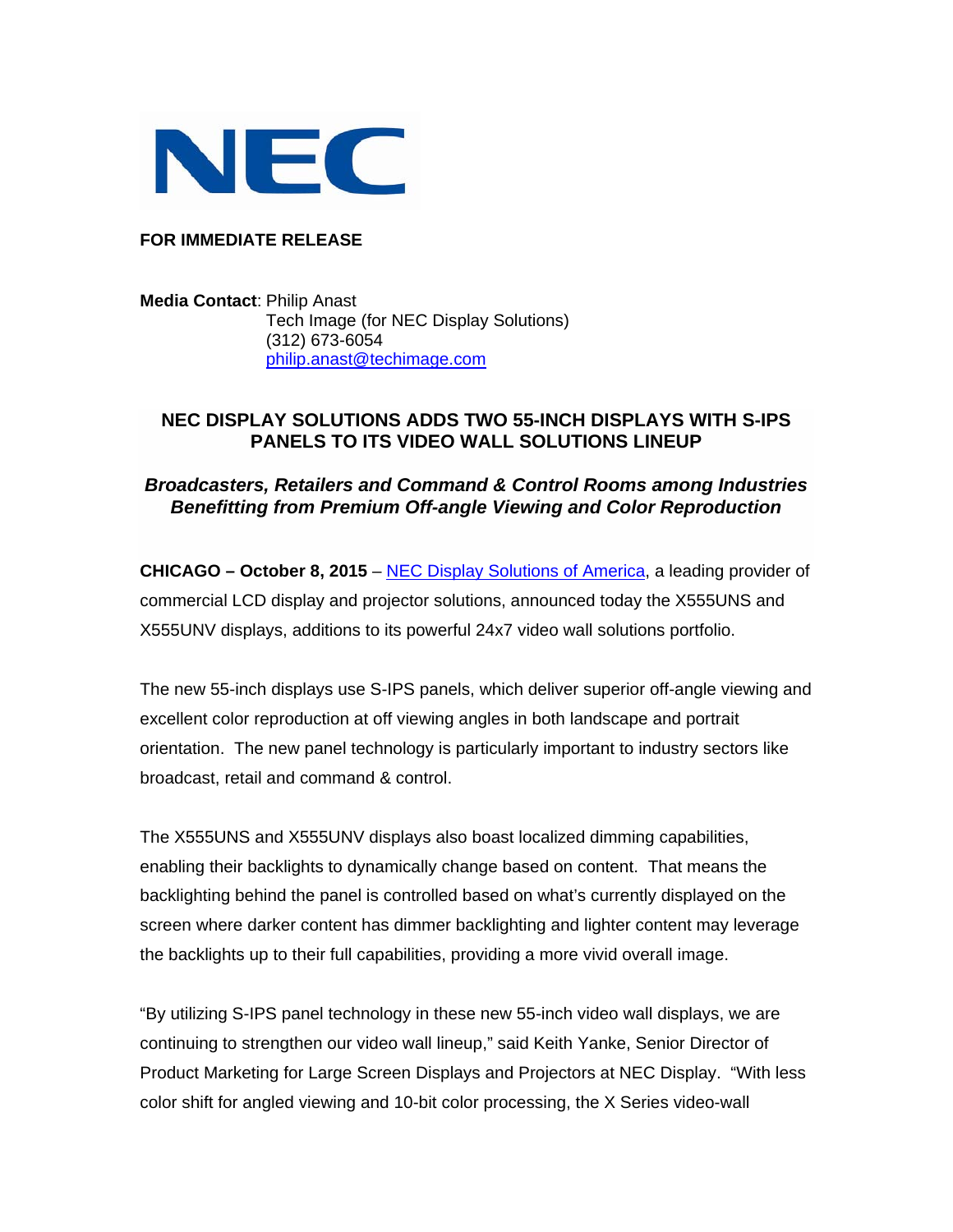displays improve the visual impact of content with key audiences, not limited to, but including the broadcast, retail and command and control industries."

One of the displays' key features is FrameComp, which compensates for content lag typically seen in larger video walls with horizontal moving objects. Also, previous generations of video wall displays were able to daisy chain only 1080p resolutions; whereas the X555UNS and X555UNV displays can now daisy chain up to 2160p, allowing 4x the resolution across the entire digital canvas.

Faster installation also is possible with these new models, which leads to reductions in costs and improved customer experiences. Auto TileMatrix allows a user to simply set up the size of the video wall on the first display and automatically scale the content through the remaining displays. With the press of a few buttons, the entire video wall is complete.

The displays support Intel's Open Pluggable Specification (OPS), an industry-wide standard in option slots to simplify digital signage. The OPS option slots enable easier installation, use and maintenance. Audio, video, power and control are all internal to the displays.

Among the other benefits of each display:

- Full commercial build with steel chassis, commercial-grade cooling fans and temperature sensor
- Direct LED-backlighting, which translates to improved brightness uniformity, reduced power consumption and mercury-free components.
- Bezel gap of just 3.5mm between neighboring displays
- Auto ID, Auto IP Address and Auto TileMatrix, which ease the time necessary to set up control and image properties across the video walls
- Panel brightness of 500 cd/m<sup>2</sup> for the X555UNV and 700 cd/m<sup>2</sup> for the X555UNS
- 1300:1 contrast ratio
- 10-bit color processing for up to 1.07-billion viewable colors
- Expanded connectivity panel, including DisplayPort, HDMI and DVI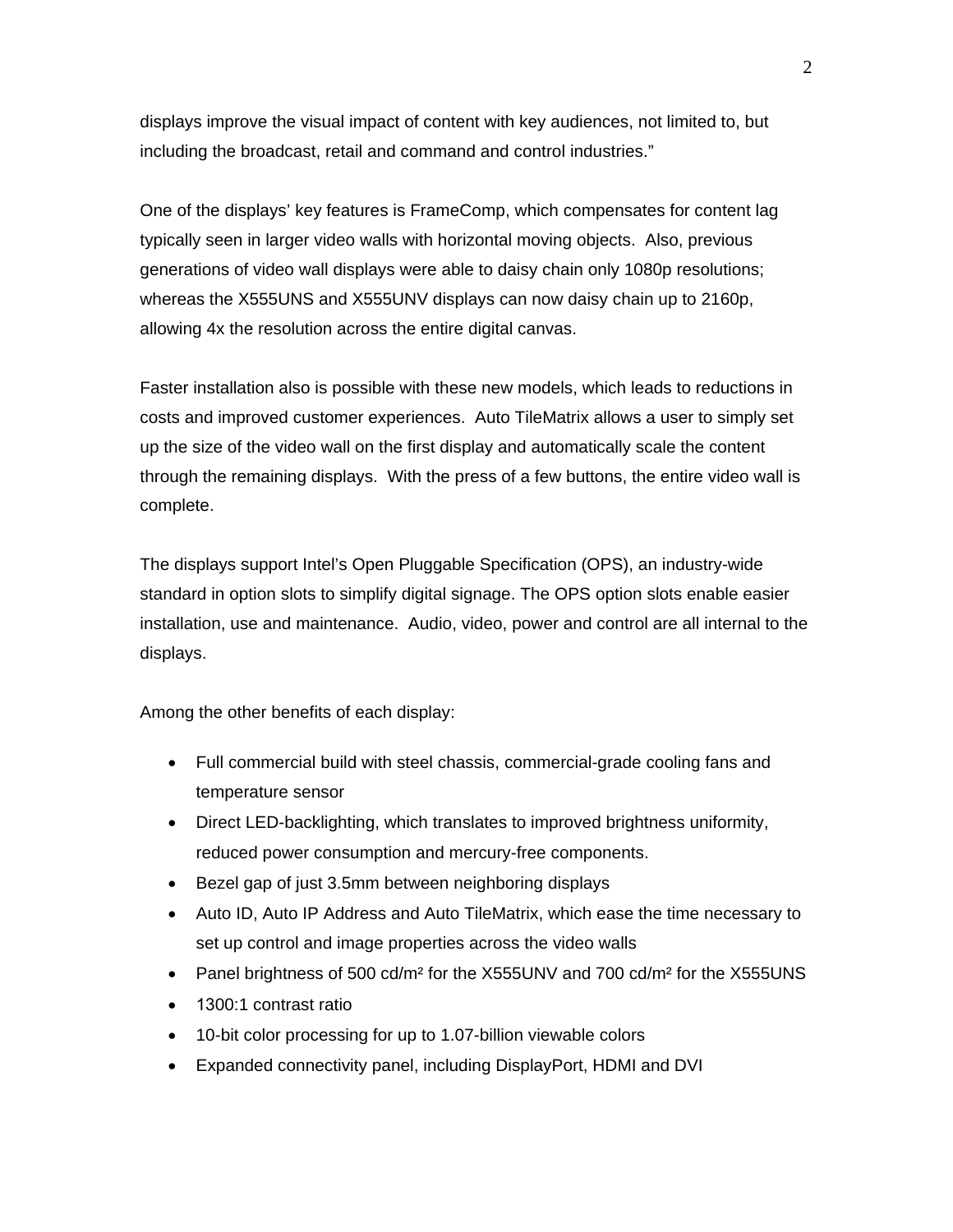- Expanded daisy chain options with DisplayPort 1.2, which enables 4K resolution across entire wall
- Carbon footprint meter, which calculates and tracks carbon savings
- NaViSet Administrator 2 software compatible, which allows asset management capabilities of the products as well as full control and task management
- Optional color calibration software, which stores information within the LUT (Look Up Tables) of the display, and ensures color uniformity and fidelity across multiple screens

The [X555UNS](http://www.necdisplay.com/p/x555uns) and [X555UNV](http://www.necdisplay.com/p/x555unv) displays will be available in October 2015 at a minimum advertised price of \$7,599 and \$4,999, respectively. The displays ship with a 3-year parts and labor warranty, including the backlight. The X555UNS and X555UNV are also available in 2x2 [\(X555UNS-TMX4P](http://www.necdisplay.com/p/x555uns-tmx4p) & [X555UNV-TMX4P\)](http://www.necdisplay.com/p/x555unv-tmx4p) and 3x3 [\(X555UNS-TMX9P](http://www.necdisplay.com/p/x555uns-tmx9p) & [X555UNV-TMX9P\)](http://www.necdisplay.com/p/x555unv-tmx9p) bundle options.

# # #

## **About NEC Display Solutions of America, Inc.**

NEC Display Solutions of America, Inc., is a leading designer and provider of innovative desktop LCD monitors, commercial- and professional-grade large-screen LCD displays, a diverse line of multimedia and digital cinema projectors, and integrated display solutions. It develops leading-edge visual technology and customer-focused solutions for a wide variety of markets, including digital signage, education, graphics, healthcare, restaurants, retail, transportation, and many more. NEC is orchestrating a brighter world with the quality and reliability of its products and outstanding customer service. For additional information about NEC Display Solutions of America products, call (866) NEC-MORE, or visit the website at www.necdisplay.com. Follow us on our social media channels: [Facebook,](http://www.facebook.com/necdisplay) [YouTube,](http://www.youtube.com/necdisplay) [Google+,](https://plus.google.com/+necdisplay) [Twitter](http://www.twitter.com/nec_display) and [LinkedIn.](https://www.linkedin.com/company/nec-display-solutions)

## **About VUKUNET**

VUKUNET powers growth in the digital out-of-home advertising business, and creates new revenue opportunities for DOOH network owners from trading desks, digital agencies and online companies. As the only global solution for online DOOH ad buying, VUKUNET automates campaign planning, inventory availability, flighting of ads and